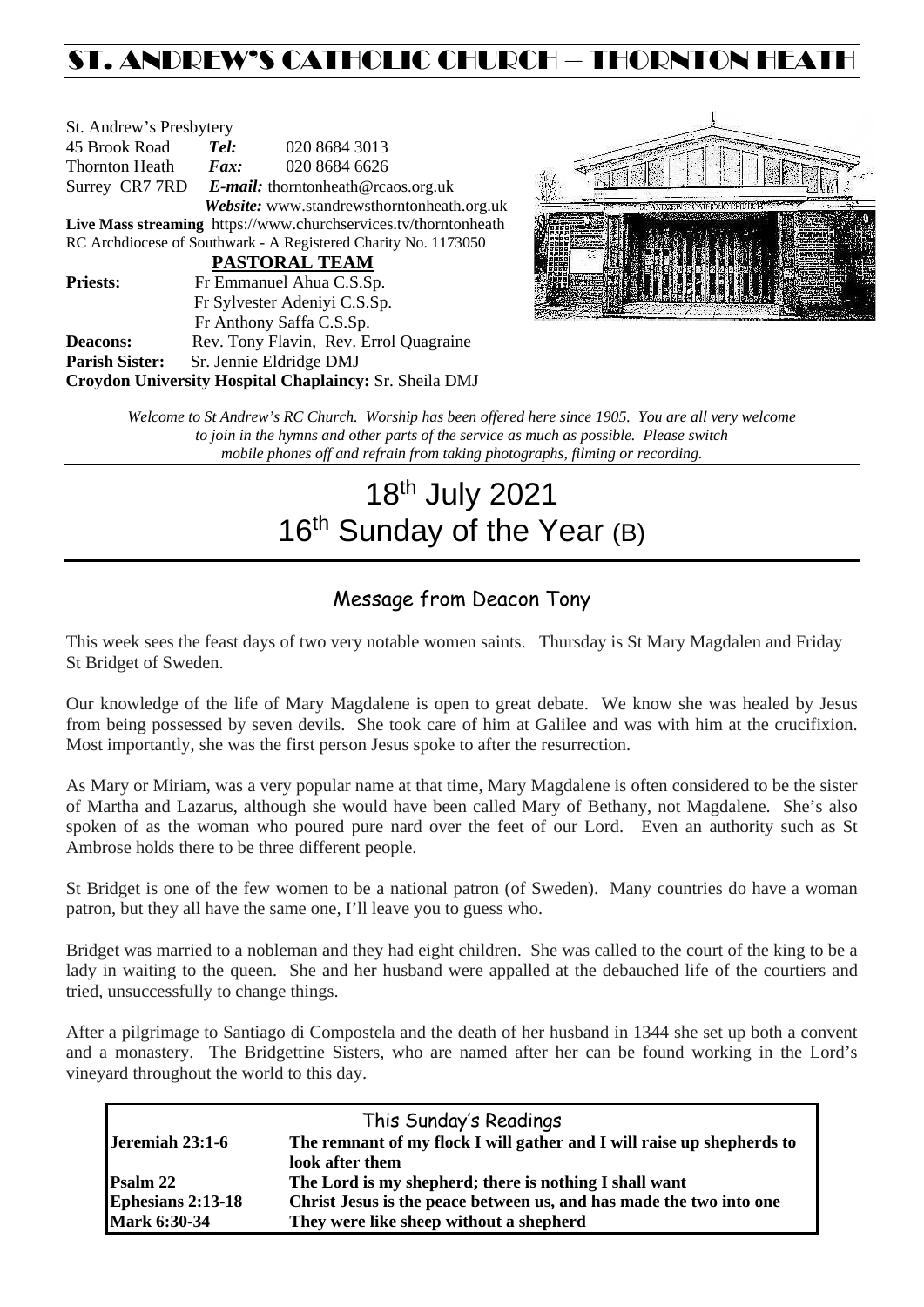| Sunday $18^{th}$ July           |                    | 6.00pm (Saturday) First Mass of Sunday | For the people of the Parish                     |
|---------------------------------|--------------------|----------------------------------------|--------------------------------------------------|
| $16^{th}$ Sunday of the Year    | 9.30am             | <b>Mass</b>                            | Deceased Members Freeman Family RIP              |
|                                 | 11.30am            | <b>Mass</b>                            | Tom Locurin RIP                                  |
|                                 | 6.00 <sub>pm</sub> | <b>Mass</b>                            | Michael Etuka – Thanksgiving for                 |
|                                 |                    |                                        | <b>Deconate Ordination</b>                       |
| Monday $19^{th}$ July           | 7.30am             | Mass                                   | Mrs Juliana Hayfron $-71$ <sup>st</sup> Birthday |
|                                 |                    |                                        | & Wellbeing                                      |
|                                 | 10.00am            | Mass                                   | Brigid Lakhani RIP - Birthday                    |
| Tuesday $20^{th}$ July          | 7.30am             | <b>Mass</b>                            | Laurence Rebello RIP                             |
|                                 | 10.00am            | <b>Mass</b>                            |                                                  |
| Wednesday 21 <sup>st</sup> July | 7.30am             | <b>Mass</b>                            | Gustav Walter Kainde Mason RIP                   |
|                                 | 10.00am            | <b>Mass</b>                            | Rosie Mullowney RIP                              |
| Thursday $22^{nd}$ July         | 7.30am             | <b>Mass</b>                            |                                                  |
|                                 | 10.00am            | Mass                                   | <b>Sr Mary Martin RIP</b>                        |
| Friday $23^{rd}$ July           | 7.30am             | Mass                                   |                                                  |
|                                 | 10.00am            | <b>Mass</b>                            | Paul Etuka RIP                                   |
|                                 | $10.30 - 12$ noon  | <b>Adoration</b>                       |                                                  |
| Saturday 24 <sup>th</sup> July  | 9.30am             | Mass                                   |                                                  |
|                                 | $10.00 - 10.30$ am | <b>Confessions</b>                     |                                                  |
|                                 | $5.00 - 5.30$ pm   | <b>Confessions</b>                     |                                                  |
|                                 | 6.00 <sub>pm</sub> | <b>First Mass of Sunday</b>            | For the people of the Parish                     |
| Sunday $25^{th}$ July           | 9.30am             | Mass                                   |                                                  |
| $17th$ Sunday of the Year       | 11.30am            | <b>Mass</b>                            |                                                  |
|                                 | 6.00 <sub>pm</sub> | <b>Mass</b>                            |                                                  |

Diary for the Week

Church cleaners: this week: Judie's Crew, next week: Fifi's Group

## St. Andrew's Parish Notices

#### **LIVE STREAMING OUR MASSES**

If you would like to live stream our Holy Masses, the address is: <https://www.churchservices.tv/thorntonheath>

#### **THE SACRAMENT OF CONFIRMATION 2021**

This is for candidates in year 9 and above this summer term. All who wish to be confirmed this year please speak to Sr. Jennie or a Catechist after any weekend Mass in July and stating reasons for wanting to be confirmed. Bishop Paul Hendricks has agreed to administer the Sacrament of Confirmation on Saturday 20<sup>th</sup> November. *NB Everything is subject to changes in Covid 19 regulations*

#### **MISSIO RED BOXES**

Thank you to everyone who brought in their Missio boxes. If you need any further information about Missio red boxes please call Savio on 07902 933534.

#### **ADORATION**

Please come in and spend some time in the presence of Our Lord in the Blessed Sacrament for Adoration every Friday from 10.30am – 12noon.

#### **CHURCH CLEANERS WANTED URGENTLY**

We really need more people to help with the task of cleaning God's house. Especially over the past year the burden has fallen on just a few who are having to cope on their own so if you can spare an hour or two and would like to help by joining one of our groups, please contact Fifi on 07932 764273. Thank you.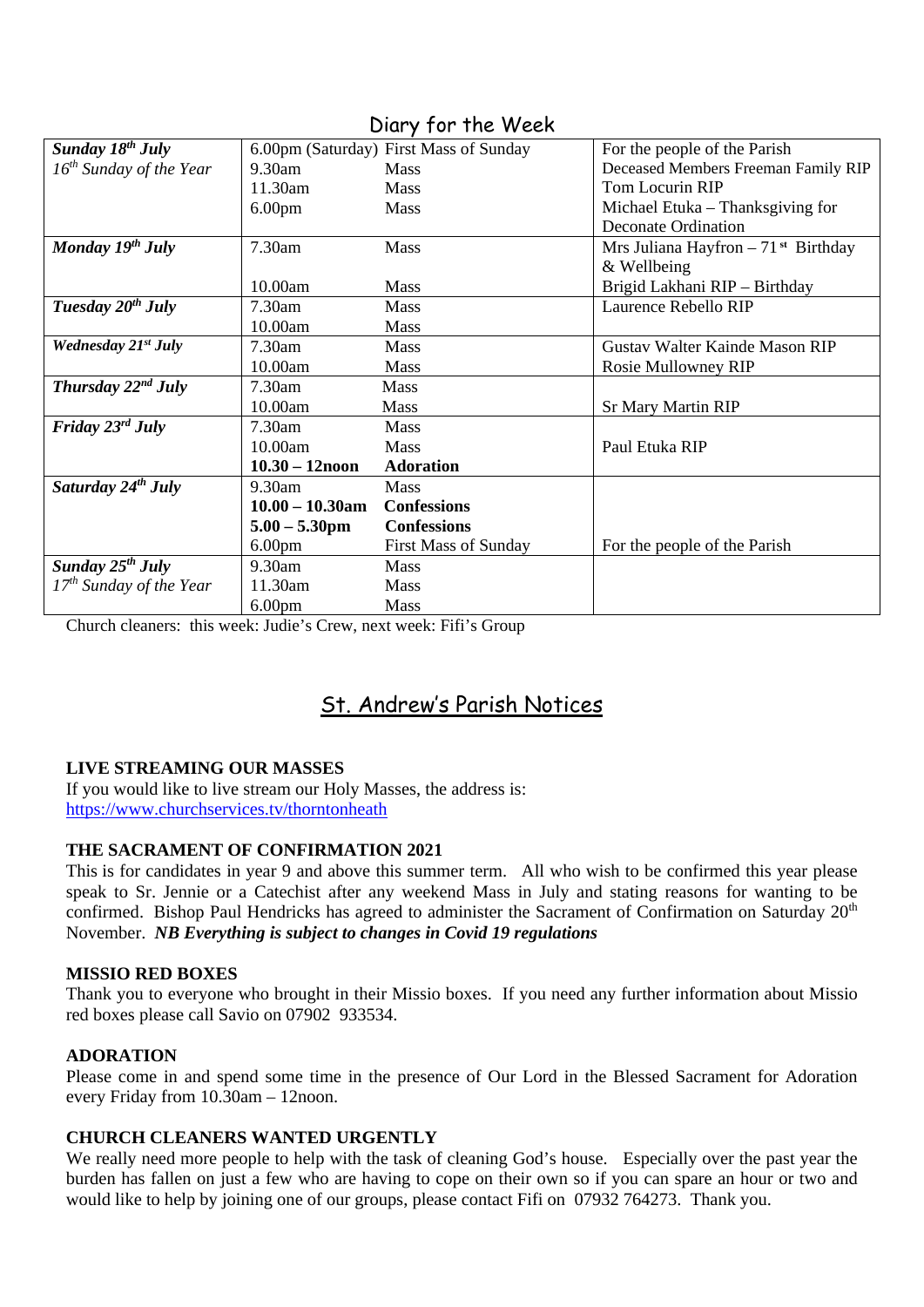#### **YOUTH CHOIR**

In anticipation of a return to leading the Mass once per month, we would be grateful if parents could kindly contact Maxine if you would like your child/children to sing in the youth choir at St Andrew's. Please call Maxine 07903 401107.

#### **DBS RENEWAL FOR VOLUNTEERS IN THE CHURCH**

The Diocese have asked that all volunteers who work with those in groups with children and vulnerable adults, including all Eucharistic ministers and adult altar servers over the age of 18, agree to getting a DBS renewal as soon as is practical. The Diocese is not saying volunteers have to stop their volunteering but given that all such volunteering activities have been in abeyance for a year, now is a very good time to re-evaluate and to adhere to the DBS requirements for your role.

Please contact the Parish Safeguarding representatives, Lesley Brennan 0758 855 0058 or Christine Monaghan 0798 502 4424 for further info.

#### **ALL NATIONS CATHOLIC CHARISMATIC GROUP UK - FOODBANK**

The group have launched a food bank project in order to help families who are in need of extra help with regards to some food items. This will be held in St Andrew's hall every second Saturday every month until the end of the year. The next one will be on Saturday  $14<sup>th</sup>$  August approximately from  $12.00 - 1.00$ pm. We would welcome any food donations, tinned, dry packets, etc. Please see the poster in the porch for more info and contact details. If you know of any families who may benefit from this, please let them know.

#### **REPOSITORY**

The Repository will be open after the 9.30am and 11.30am Masses on Sunday. For access you will need to reenter the Church at the front entrance after exiting through the side doors.

#### **GIFT AID ENVELOPES**

Gift Aid envelopes for 2021/22 are available in the porch for collection. Please collect your envelopes after each Mass. This is also a good opportunity for you to sign up if you are not already in the scheme. The Gift Aid Scheme allows the parish to claim 25p tax back from HMRC for every £1 you donate. It will not cost you any extra. The only requirement is you must be paying UK tax. Please collect the relevant forms from the porch or pass your contact details to the parish office.

#### **SCHOOL REFERENCES**

Fr Emmanuel will see parents for the school priest references on the following dates:

Tuesday  $31^{st}$  August 11.00 - 1.00pm and  $4.00 - 6.00$ pm Wednesday  $1<sup>st</sup>$  September  $11.00 - 1.00$ pm Friday 3rd September 11.00 – 1.00pm Monday  $11<sup>th</sup>$  October  $11.00 - 1.00$  pm and  $7.00 - 9.00$  pm Tuesday  $12^{th}$  October  $7.00 - 9.00$ pm Wednesday  $13<sup>th</sup>$  October  $11.00 - 1.00$ pm

*Please note that these will be the only dates that Fr Emmanuel will see you to sign the school forms, so please make every effort to attend. In the last two years we have had to see many parents with very late forms giving lots of different excuses as to why they missed the original dates. As I will be away from 7th September to 7th October, the above dates are the only dates available – no excuses! Fr Emmanuel*

#### **CHURCH TOILETS**

Regrettably recently again our toilets have been left in a very dirty and unpleasant state. Please we ask if everyone who uses our toilets can leave them in a clean and tidy state and particularly please can all parents accompany their children to use the toilets. Unfortunately we are sorry to say that we will have to close the toilets if the damage continues.